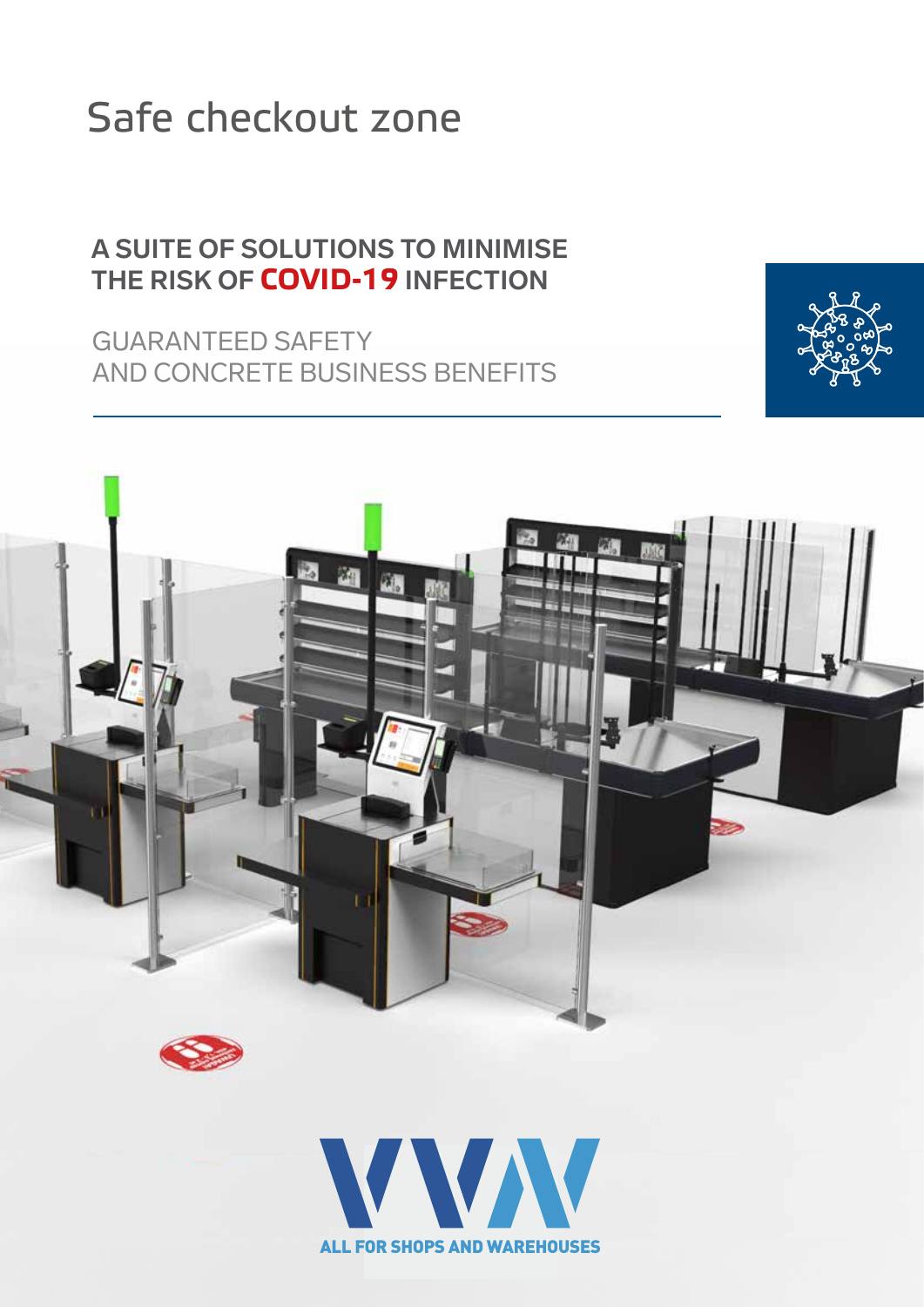

### SOLUTIONS TO MINIMISE THE RISK OF COVID-19 INFECTION

#### **CONTENTS**



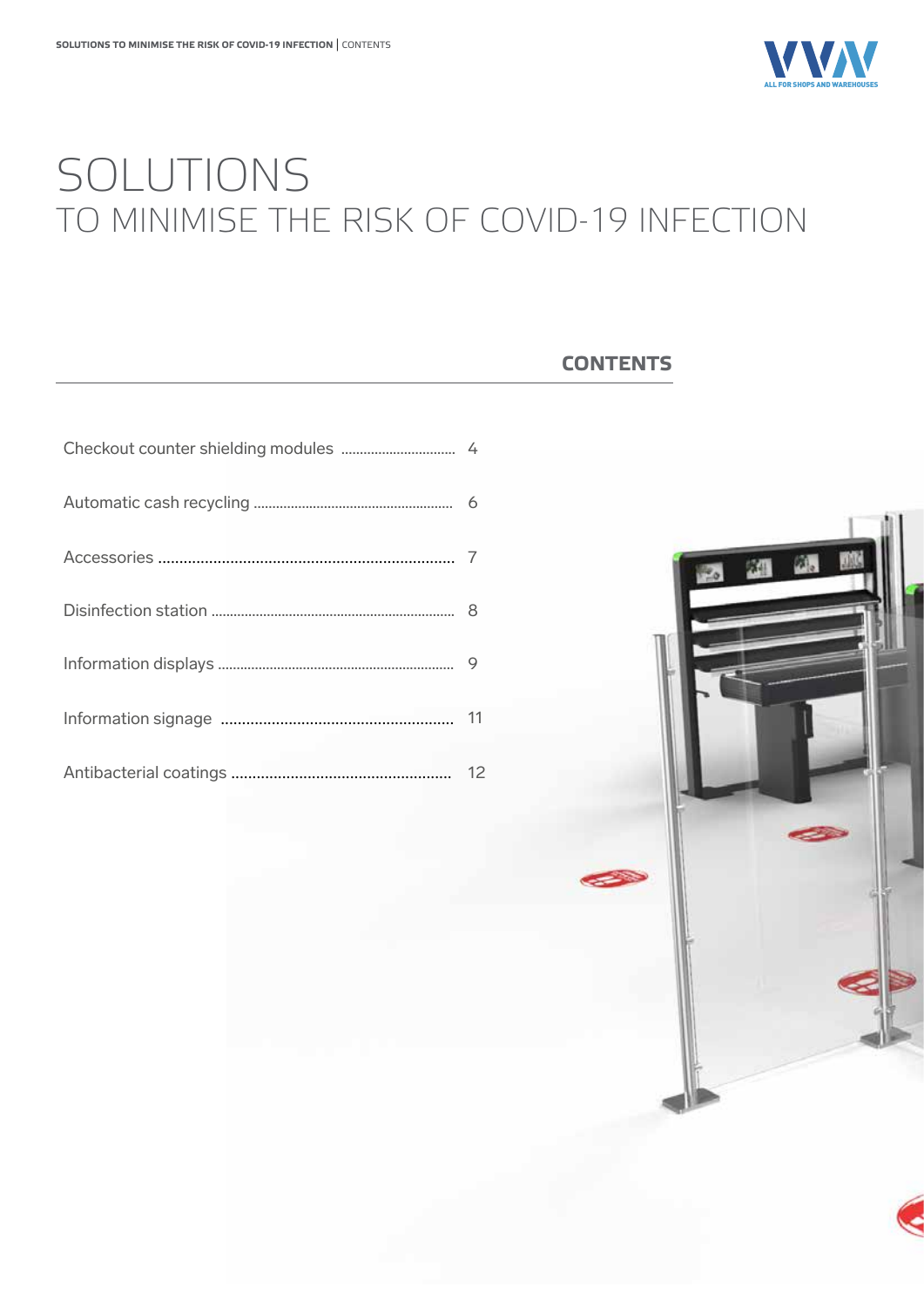



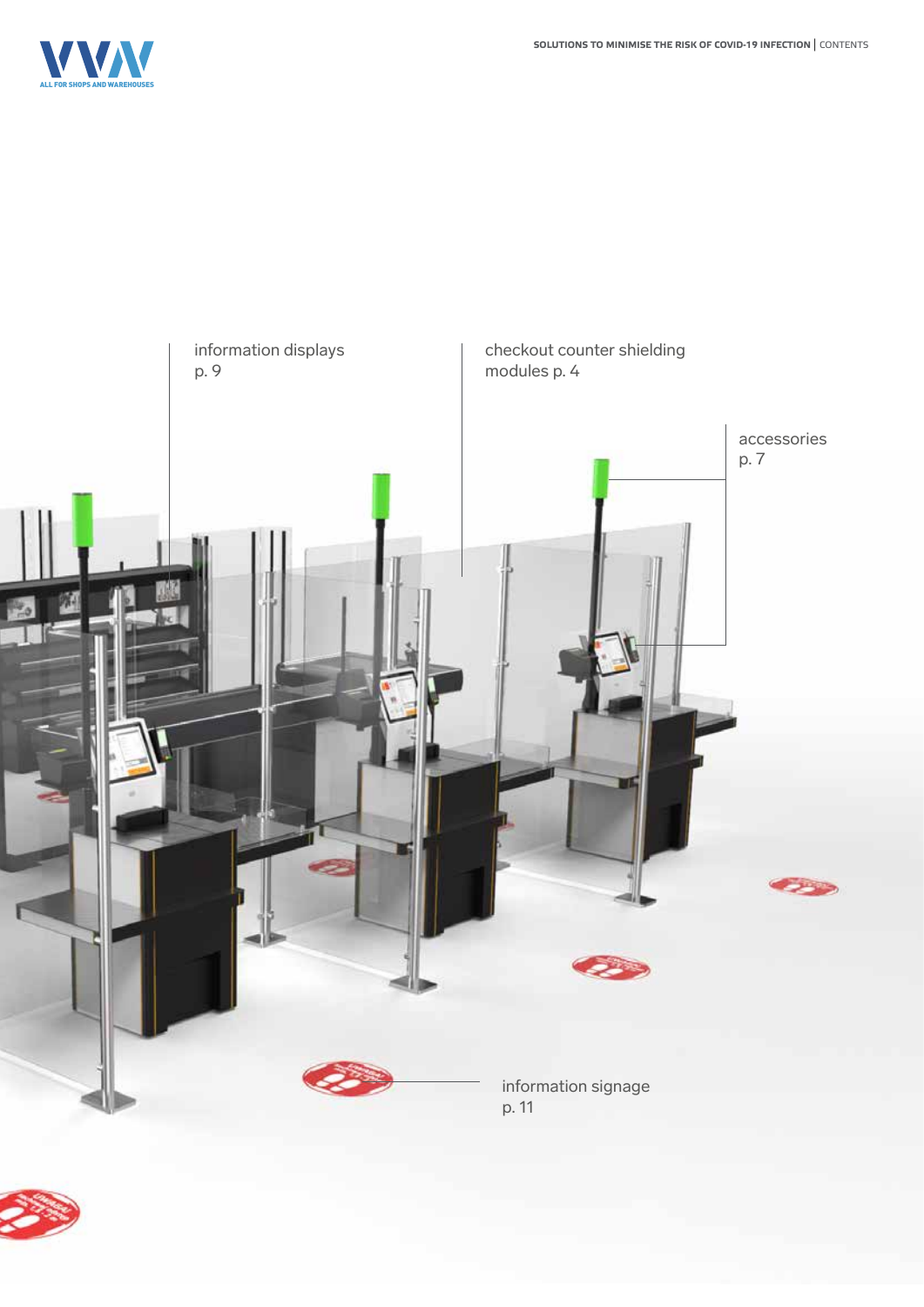

## CHECKOUT COUNTER SHIELDING MODULES

Transparent checkout counter shields **improve the safety and comfort** of both shop employees and shoppers. They help **maintain a safe distance** between the customer and the cashier, and on top of that, they create **isolated and comfortable workspace for the cashier.**

With their modular structure, the shields can be fitted to **virtually any checkout counter**, taking into account the customer's requirements and needs with respect to the extent of cashier isolation.

The shields can be assembled and disassembled in a simple manner by the shop employees on their own. The shields can be installed not only at checkout counters, but also at customer service points, shop counters or other places with face-to-face contact between shoppers and cashiers.

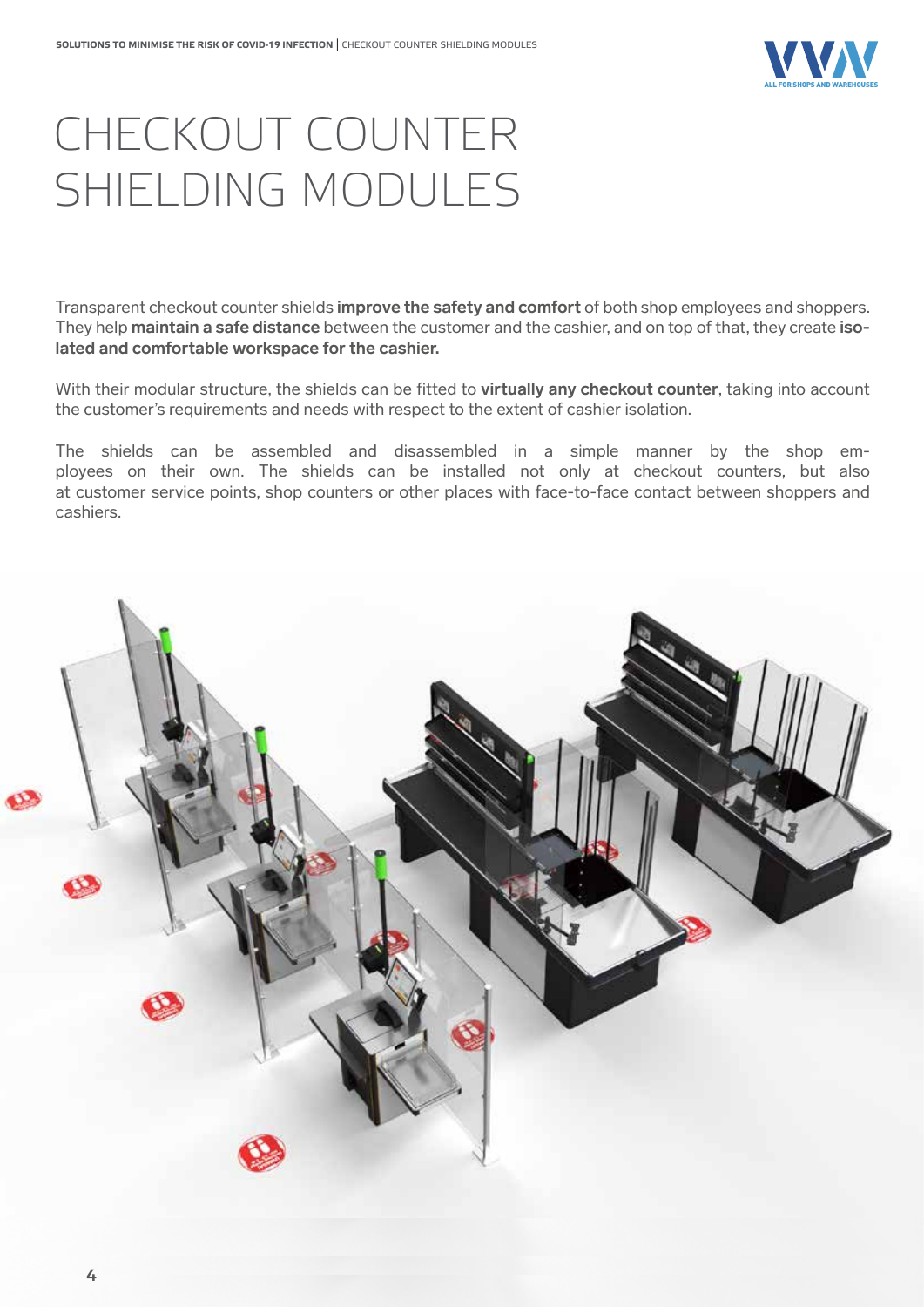

### **SHIELDS FRONT, REAR AND SIDE**

Acrylic glass front shields reinforce cashier protection by **limiting any direct contact** with shoppers when scanning goods and making payments for purchases.



FRONT SHIELD FOR CHECKOUT COUNTERS



SHIELDS FOR SHOP COUNTERS AND FLAT SURFACES AT SERVICE POINTS

The side shields guarantee that **a distance is maintained** between the cashier and the shopper while the shopper places his or her purchases on the conveyor belt or once the goods reach the packing area.

The rear shield **separates the cashier** from any people standing nearby, e.g. those in a parallel queue.

### **DESIGN AND STRUCTURE**

The latest design of the checkout counter shields follows the current trends in commercial interior design, and the modularity of the solutions allows for a wide range of combinations.



REAR SHIELD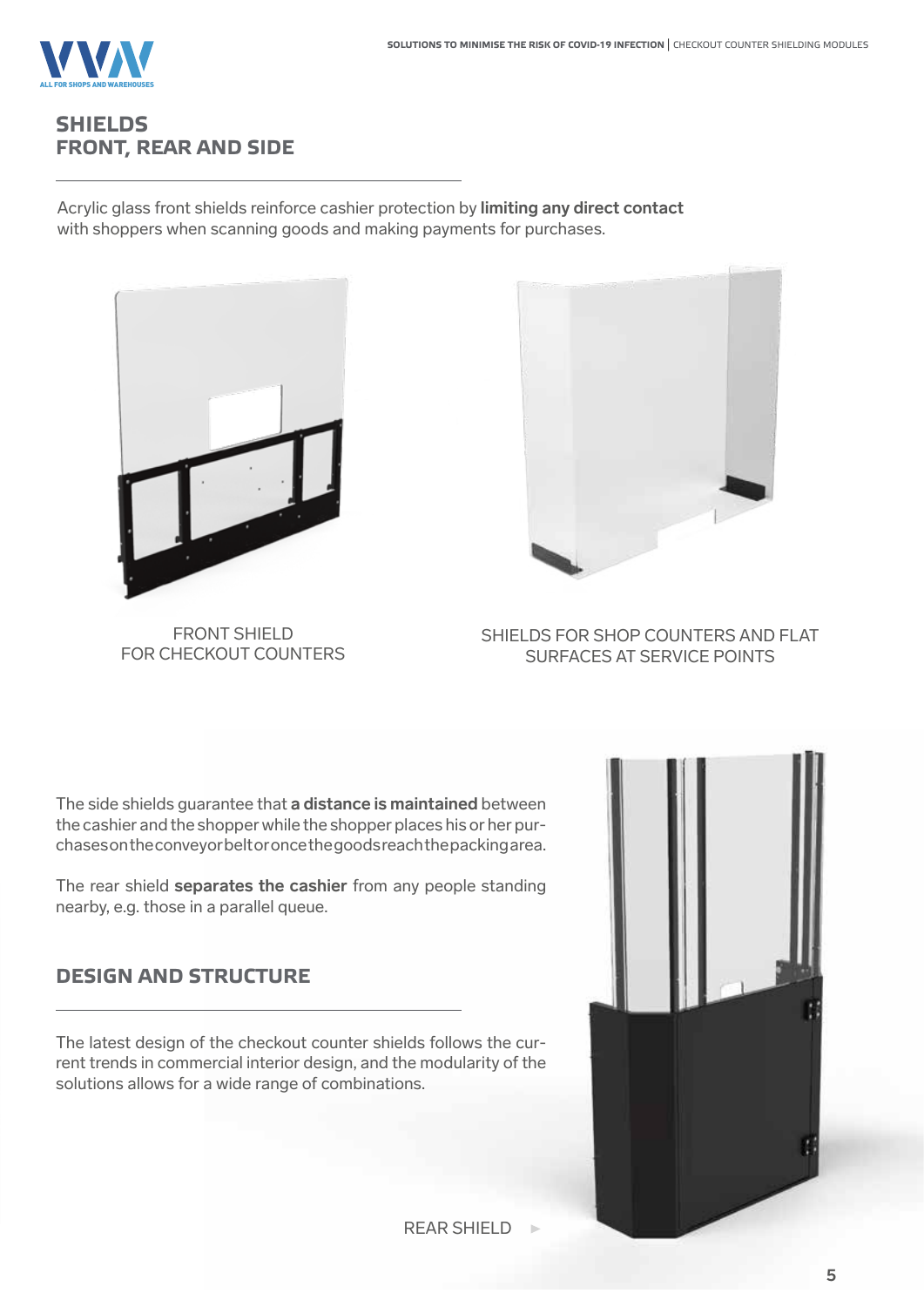

# AUTOMATIC CASH RECYCLING

### **FITTED CASH RECYCLER MODULES**

The cash acceptor and dispenser module, called the cash recycler, automates the payment process and removes this task from the cashier to the shopper.

Aside from the obvious advantages of this solution, such as no mistakes, secure cash storage, or the speed of the transaction itself, it is important in the context of cashier and shopper protection that the contact between the shopper and the cashier is minimised and **the cashier does not touch the cash,** which is a source of potential exposure to viruses or bacteria.

The module can be integrated into existing cash registers or checkout counters, or operate as an independent recycler in the checkout area.



CHECKOUT COUNTER WITH THE CIMA INLANE MODULE



 CHECKOUT COUNTER WITH THE CASHMATIC ADVANCE MODULE

#### **ADVANTAGES**



eliminates cashier-cash contact

automatic note and coin validation





cash cycle security

the module can be integrated with CIT (cash-in-transit) and banking systems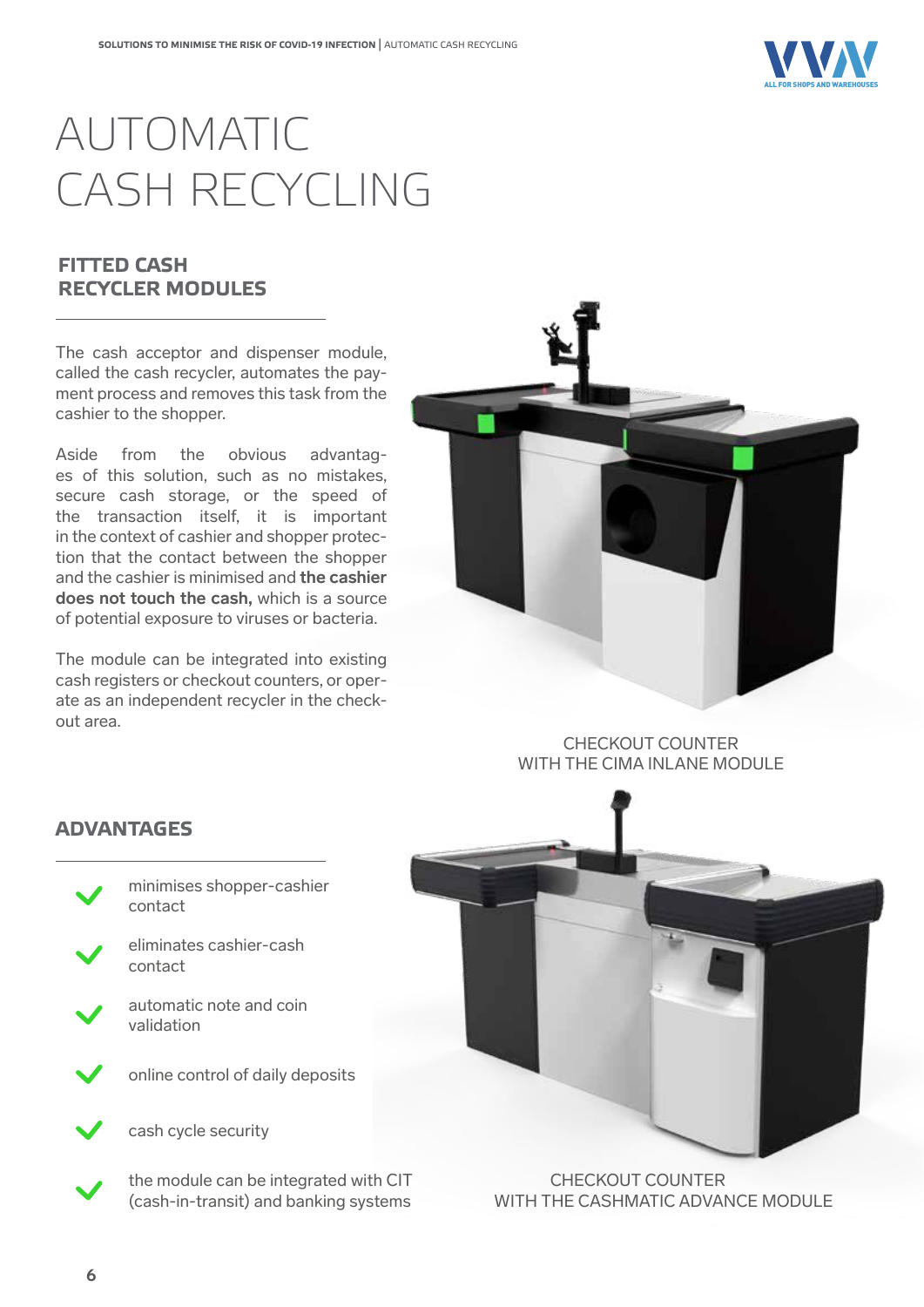

**Easy and quick to assemble**, these accessories can be placed **anywhere** in the checkout area or sales floor.

### **EXTENDED PIN PAD MOUNT**

The special extended and adjustable arm design **allows to maintain a safe distance** between the cashier and shopper.





#### **DISINFECTANT HOLDER**



**Easy and quick to assemble**, these accessories can be placed **anywhere** on the sales

Q5P-AU1S001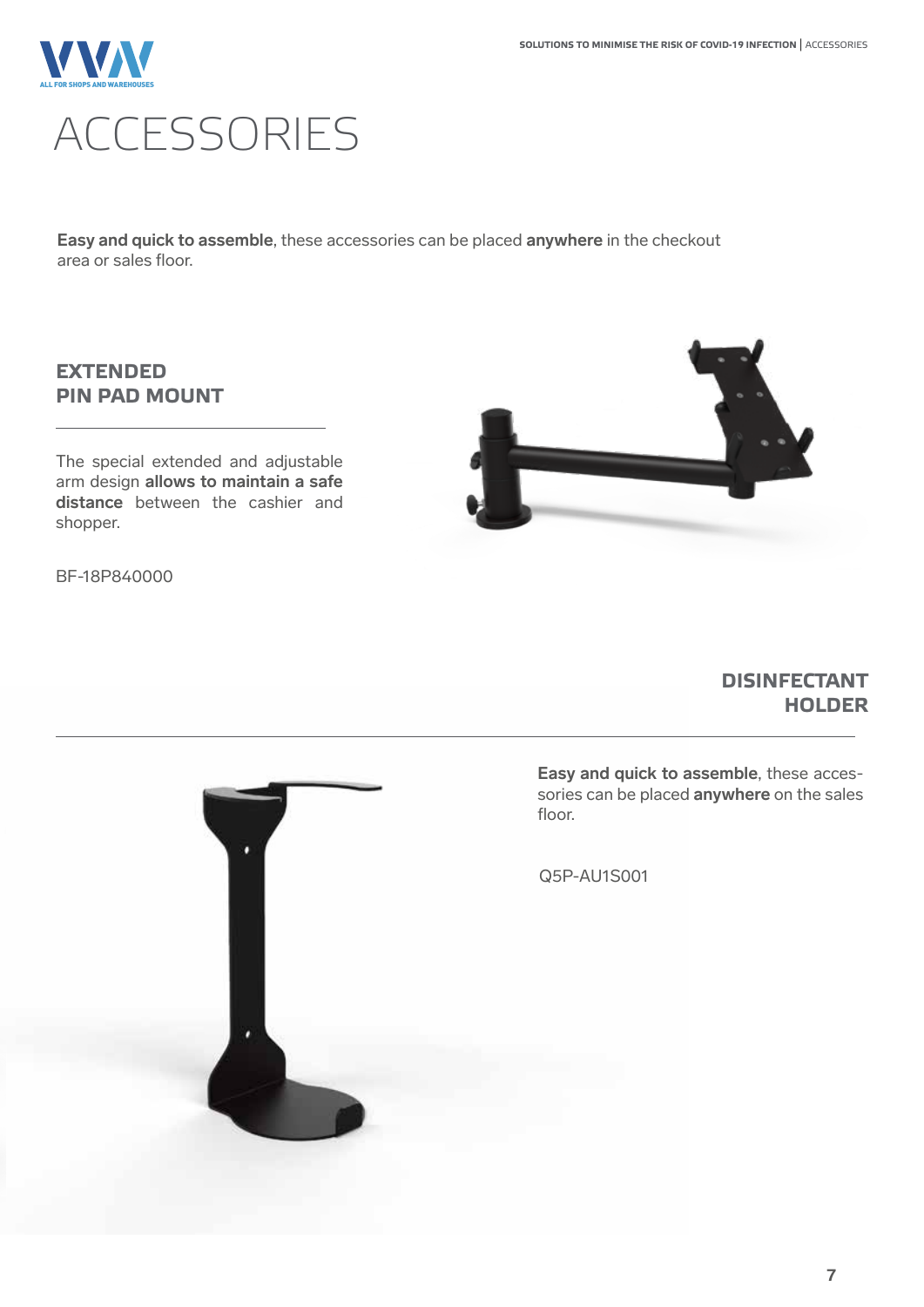

## DISINFECTION STATION

A touch-free station with an automatic disinfectant dispenser is an essential item for any shop, public facility or warehouse.

It provides effective protection to custom**ers and employees** against the transmission of infections to other people and objects. Its ergonomic form, contemporary design and a selection of disinfectant container volume options (up to 30 litres) allow the station to be placed in any space and any facility.



# AUTOMATIC BLOCKING GATE

Installed in front or in the back of the checkout counter, this solution forces **a safe distance** between shoppers and ensures that **only one person** can be present at the counter.

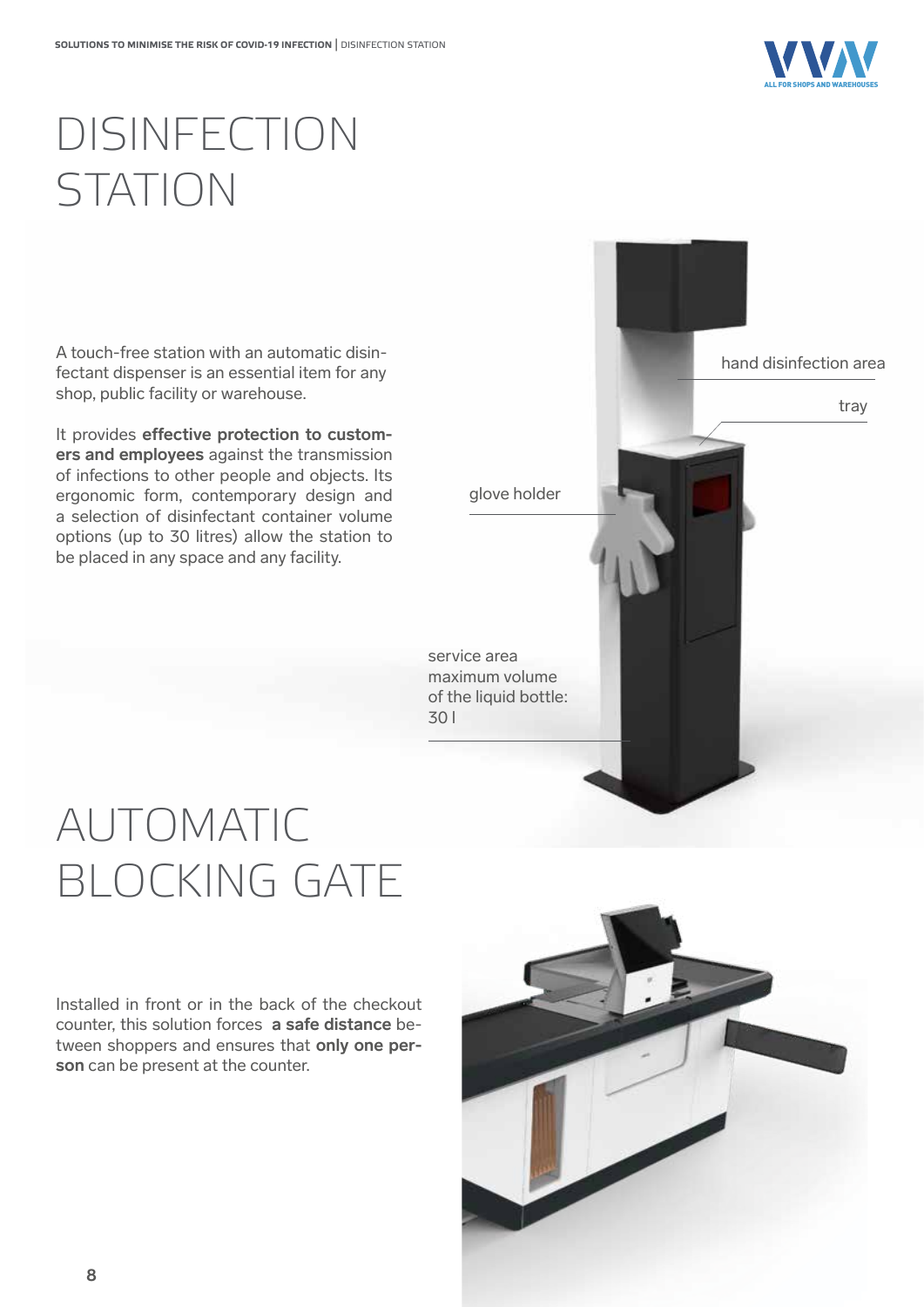

## INFORMATION DISPLAYS

The use of displays in retail shops offers **a multitude of shopper communication opportunities**, from pure **information** or **advertising** messages to **warning and educational functions.** The choice of display sizes and optional interactivity (interactive kiosk) offer virtually endless possibilities of customising the content and format of the message.

With digital media and management systems such as digital signage, we are able to deliver the right variable content anytime and anywhere. Owing to targeted messages, we can achieve the desired effects, such as approaching the checkout counters one by one or keeping a safe distance between shoppers, which improves the comfort and security of the shopping experience and minimises the risk of transmission of infections.

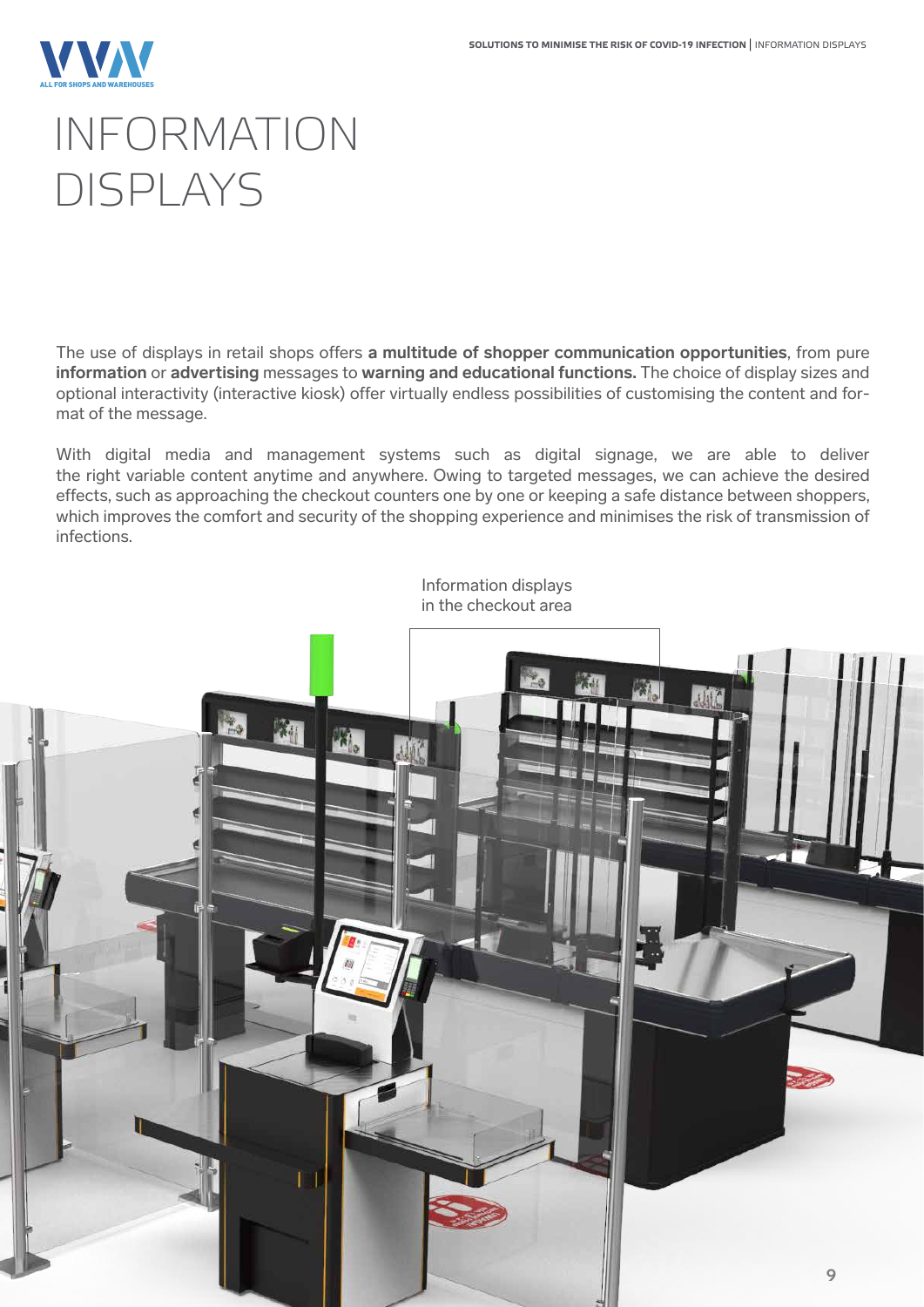

### **CHECKOUT AREA RACK**  WITH LED DISPLAYS

Impulse item rack for the checkout area. LED displays can be used to **deliver advertising content**, but also to display **messages to shoppers** about following the safety policies and procedures.



### **LED**  INFORMATION DISPLAY



The straightforward design **ensures easy assembly** in locations where we need to grab the shoppers' attention. The displays are available as fitted or free-standing versions measuring from around a dozen to several dozen inches.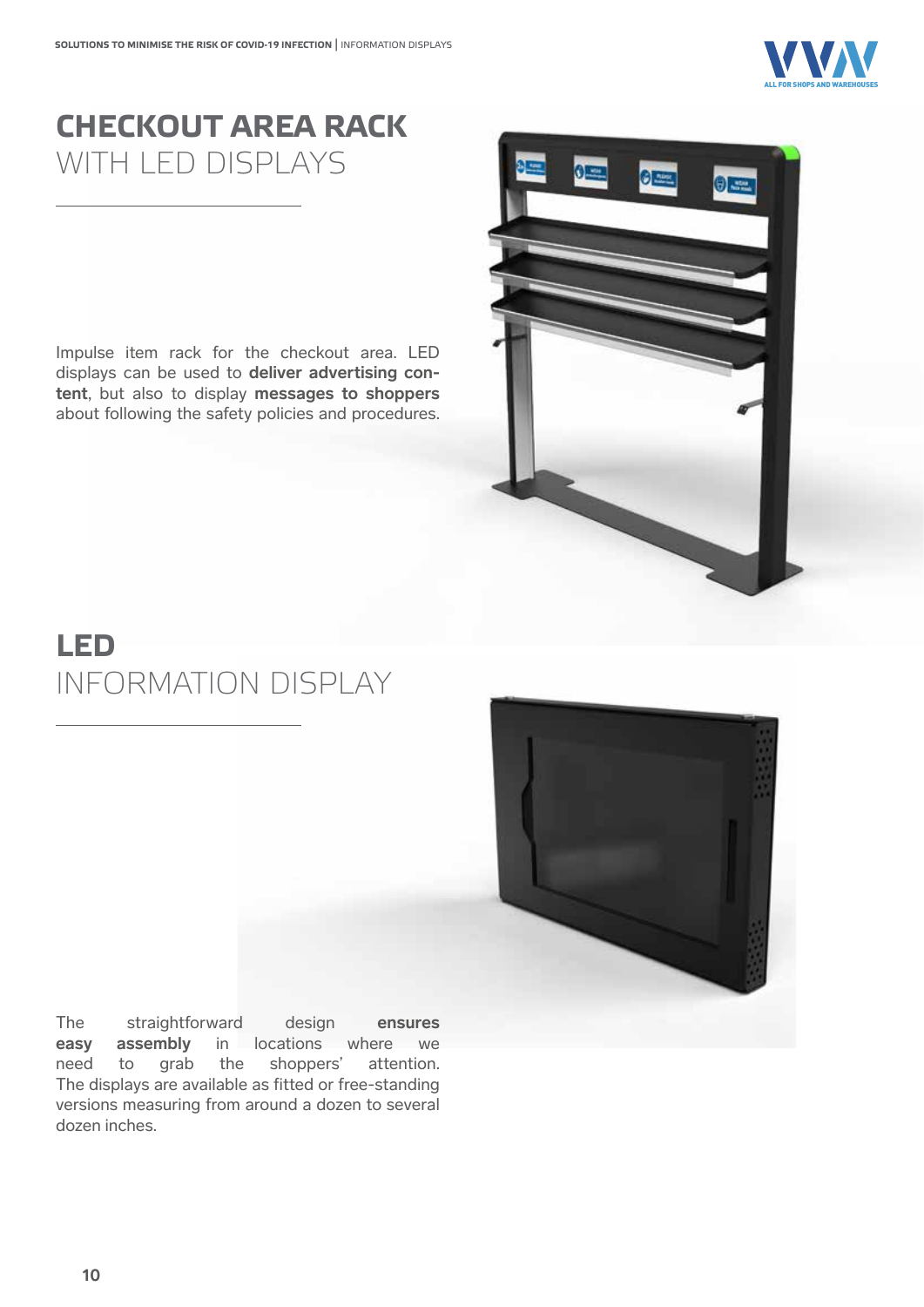### **VVV** ALL FOR SHOPS AND WAREHOUSES INFORMATION SIGNAGE

### **IN THE QUEUING AND CHECKOUT AREAS**

The use of information signage is **a simple and effective way to maintain a safe distance** between shoppers. The signage can also convey a variety of messages, such as queuing direction, exit route etc.

> Non-slip distance markings

> > Stay healthy Keep distance





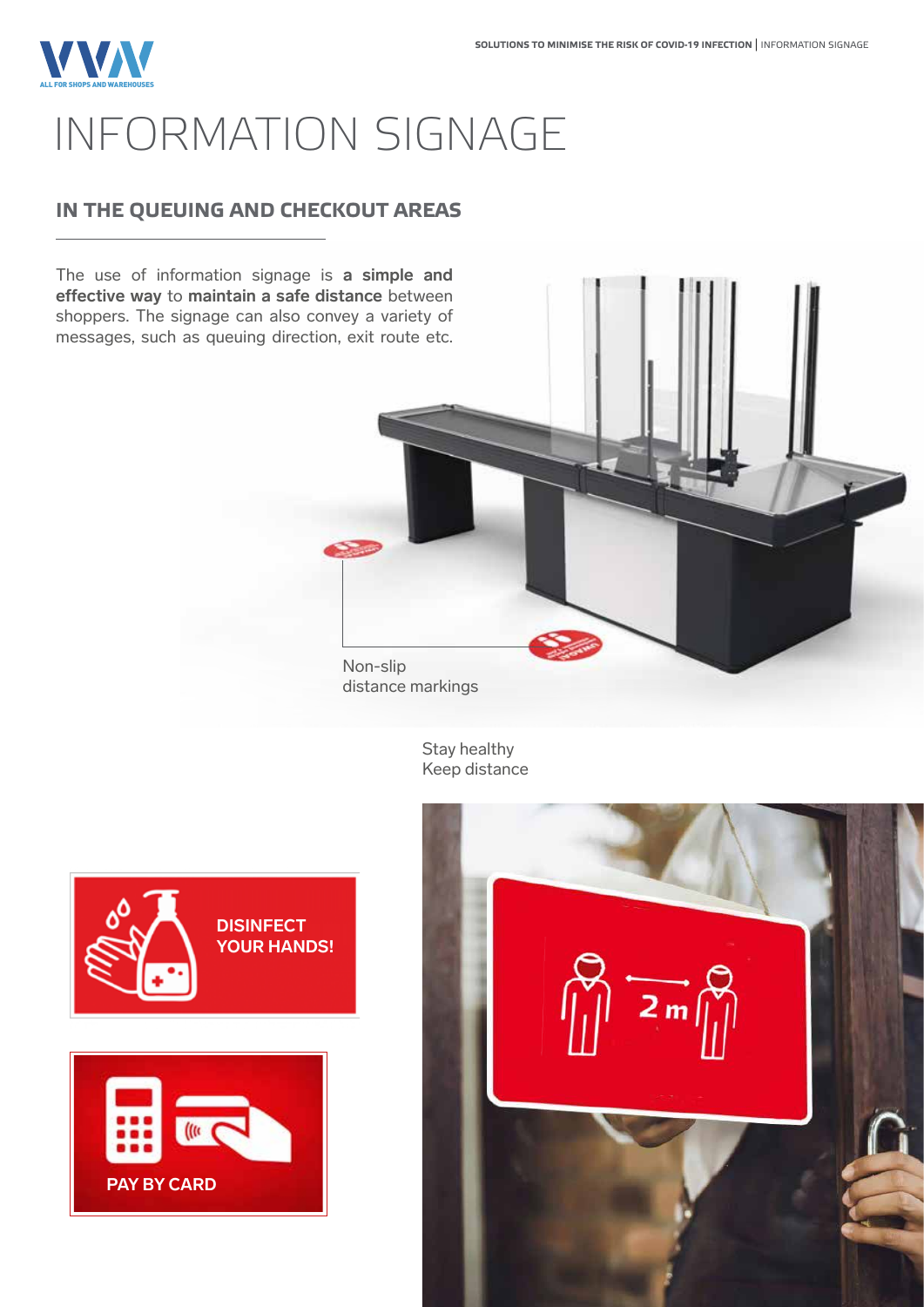

## ANTIBACTERIAL COATINGS

In order to achieve and maintain the highest hygiene standards, we offer antibacterial coatings for our solutions, which provide lasting and effective **protection** of **surfaces against germs and bacteria.** 

Antibacterial coatings are a perfect addition to the daily disinfection routine. **They maintain high resistance to chemicals** regardless of how often the treated surfaces are cleaned.

#### **ADVANTAGES**



effective protection against germs and bacteria



high resistance to chemicals regardless of cleaning frequency



a perfect addition to the regular disinfection routine



used in the medical sector, they provide effective protection for all pieces of shop equipment coming into direct contact with users.